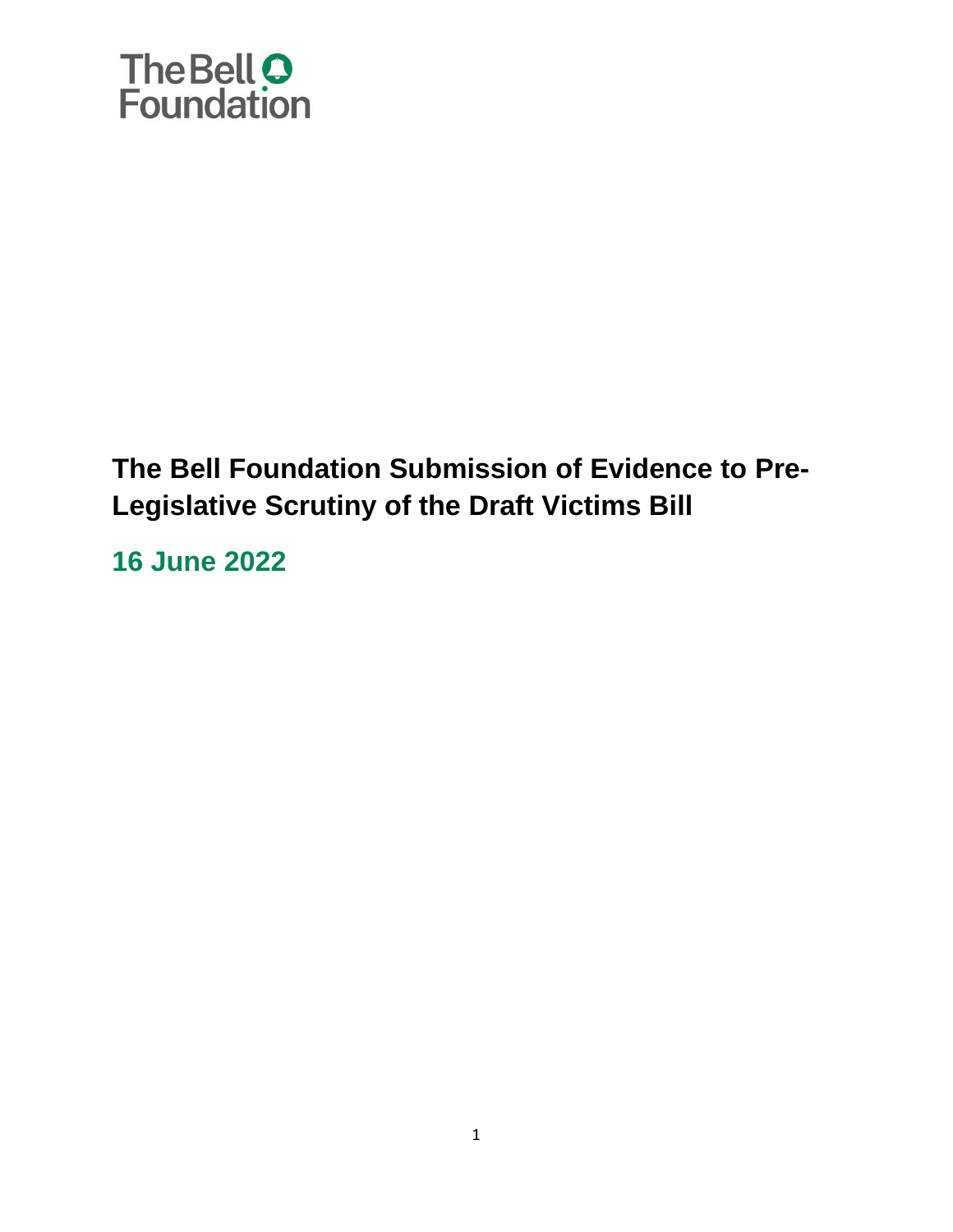

#### **1. About The Bell Foundation.**

The Bell Foundation is a charity which aims to overcome exclusion through language education by working with partners on innovation, research, training, and practical interventions.

The Bell Foundation's Criminal Justice Programme works with a range of partners to remove the systemic language barriers to justice and rehabilitation for anyone in contact with the criminal justice system (CJS) who speaks English as a second or additional language (ESL), and to further develop the capacity of the criminal justice sector to meet the needs of these groups.

The evidence presented in this submission is primarily taken from the recently published research series ['Language Barriers in the Criminal Justice System'.](https://www.bell-foundation.org.uk/criminal-justice-programme/research/language-barriers-in-the-criminal-justice-system/)<sup>1</sup>

#### **2. Case studies: victims with limited proficiency in English.**

#### **Case study 1**

Zane describes his proficiency in reading and writing English as "very bad". Under 'normal circumstances', he can speak and understand English well but when he is stressed or overwhelmed, he feels he has "no words".

Zane was violently assaulted at work. He reported this incident to police and requested an interpreter to support him with making his statement by phone. Despite this request, an interpreter was not provided because the police officer believed that Zane could communicate adequately without one.

Zane was not informed about his right to access an interpreter under the Victims' Code and gave his statement in stressful circumstances, in acute pain as a result of the attack, and in a conversation with the police officer that lasted for one hour. He told us that he "100% needed an interpreter to explain properly what happened". Thereafter, his contact with the police was by email and he had to enlist the help of a friend to translate the correspondence for him.

Reflecting on his experience, Zane felt he was unable to accurately articulate what had happened to him and he wishes he had been informed about his rights to language support and the complex workings of the CJS – "I never know what I have to do, who I have to call, where I have to go but why do I have to ask?".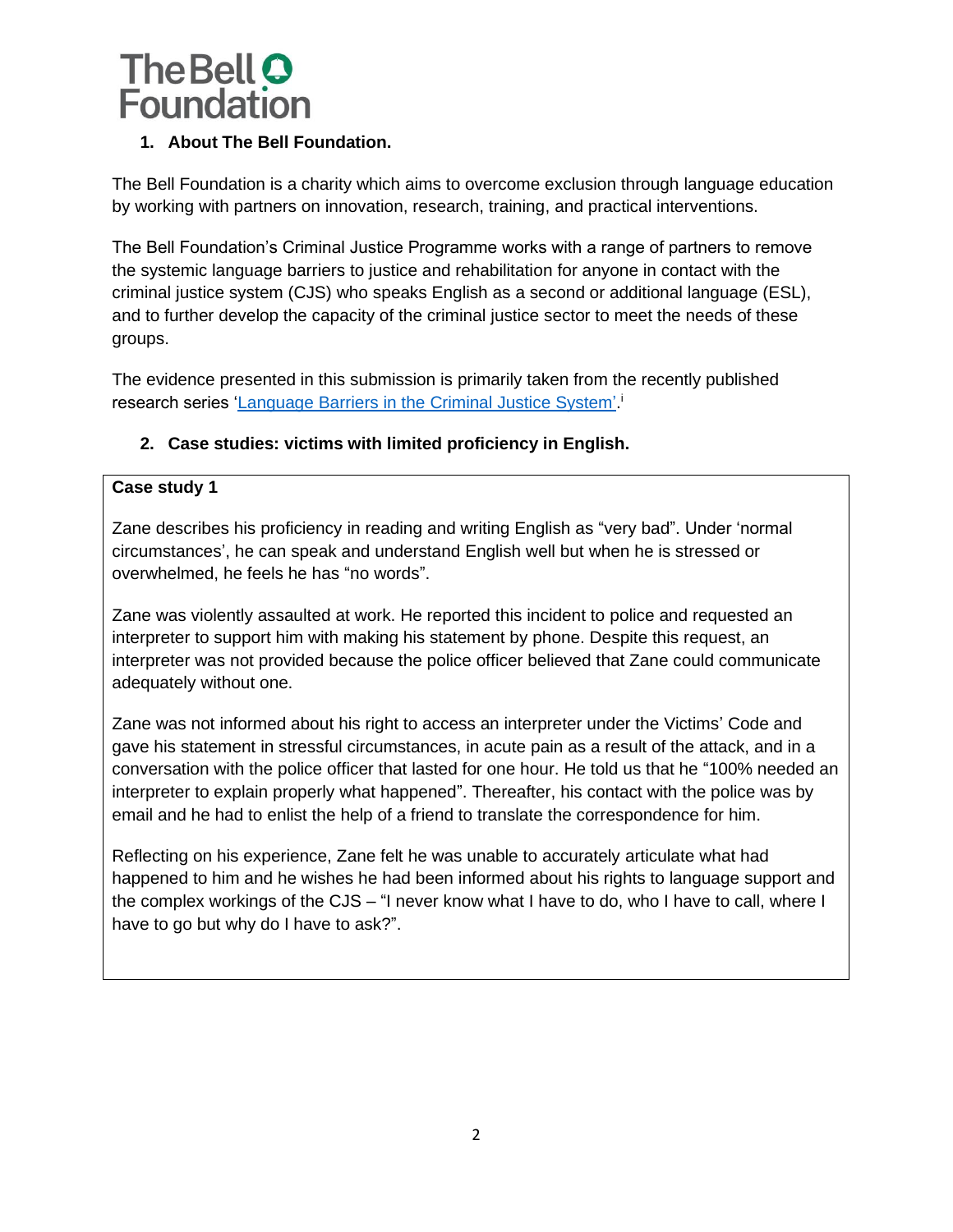#### **Case study 2**

Helena contacted police after experiencing a racially aggravated assault at work. The responding police officer offered Helena language support via an interpreter, but she declined as she felt able to provide the 'basic information' the police required at that stage.

During that initial encounter, the police officer gave Helena some paperwork, but due to the stress and trauma she was experiencing following the assault, she struggled to read this – "I didn't even know what they were showing me". She also received written correspondence in English from the Crown Prosecution Service, which she found extremely difficult to understand, especially the legal terminology – "I understood only that the case was happening". This meant she did not know how her case was progressing or if it would go to court.

Helena reflected that being a victim of hate crime had heightened her feelings of vulnerability. She lacked the confidence to ask for language support – after her initial refusal of an interpreter – and the offer was never repeated. Helena believed more could have been done to reassure her and that language support should be offered throughout the criminal justice process.

#### **3. The draft Victims Bill.**

The Bell Foundation and its network of partners welcome the positive changes being brought about by the Victims' Code of Practice and the increased focus on the needs of victims, particularly those experiencing additional vulnerabilities including language and cultural barriers. The input of stakeholders has clearly been taken into account, and this is a positive step towards strengthening the rights of victims. The prominence of the 'Right to understand and to be understood' is welcome, and has the potential to significantly improve the experiences of victims who speak English as a second or additional language.

For these rights to be upheld and to make meaningful change, however, they must be enforceable. Therefore, whilst it is understood that it would not be suitable to transpose the Code in its entirety into legislation, it is vital that the basic rights are enshrined in more detail in primary legislation.

In particular, the entitlements underpinning the 'Right to understand and be understood' must be enshrined more directly in the Victims Bill than in the current draft, using the following amendments:

- Clause 2(2)(a)(i), at the end insert 'in a language or format they can understand'. This ensures that the 'Right to understand, and to receive help to understand', as outlined in Right 1 of the Victims' Code, is enforceable.
- Clause 2(2)(a)(ii), replace 'be able to access services' with 'be provided with services'. This places the responsibility on agencies and service providers to offer services, including language support, as opposed to placing the burden on victims, who are often vulnerable, to be aware of and be able to request services.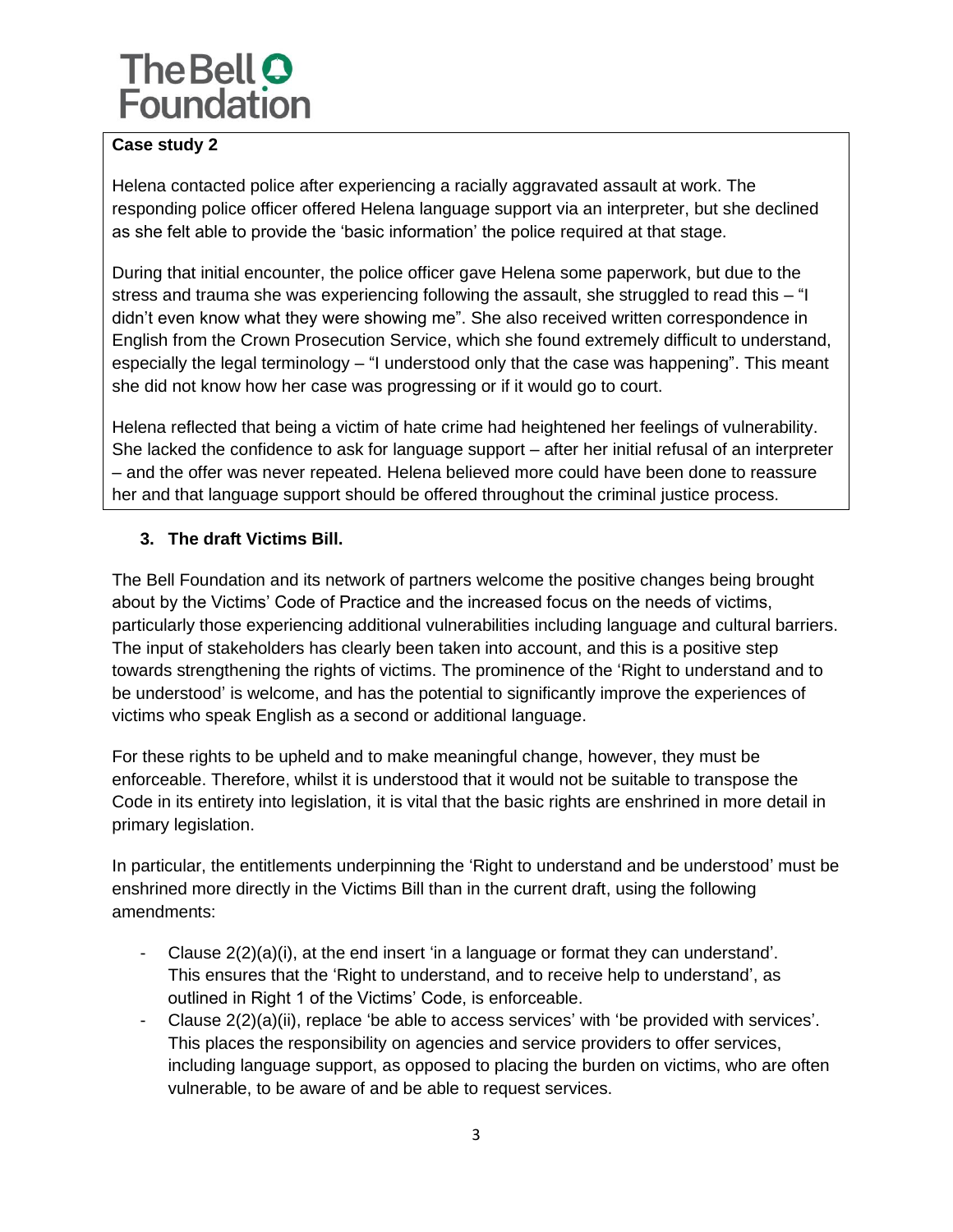- Clause 2(2)(a)(iii), at the end insert 'and should be provided with appropriate support to communicate these views'.

This ensures that the 'Right to be understood, and to receive help to be understood', as outlined in Right 1 of the Victims' Code, is enforceable.

#### **4. Statutory duties to ensure equitable access to justice for speakers of English as a second or additional language (ESL).**

Race is a protected characteristic under Equality Act 2010 (s4). Race is defined as including colour, nationality and ethnic or national origins (s9). In addition to prohibiting direct racial discrimination (s13), harassment (s26) and victimisation (s27), the Equality Act also creates statutory duties to ensure that the way service providers provide services (s29) and their general policies and practices (s19) do not disproportionately disadvantage people for reasons related to their race. For public authorities, the Act creates a further duty (s149) to consider the need to remove or minimise disadvantages and advance opportunity of people who face obstacles because of their race.

These statutory duties mean that the Ministry of Justice and all agencies with responsibilities under the Victims' Code and Victims Bill once law, must pro-actively consider how language barriers are addressed so that people from non-English speaking nationalities or national origins can access their services and are not unlawfully discriminated against for reasons relating to their race.

The suggestions made in this submission of evidence outline how the Victims Bill can ensure that this statutory duty is upheld in the provision of services to victims of crime who speak ESL.

#### **5. The Government's proposal to put the overarching principles of the Victims' Code in primary legislation and set out key entitlements in secondary legislation, consulting on changes to the Code once the Bill is in force.**

The Bell Foundation supports the proposal to put the overarching principles of the Victim's Code in primary legislation, and the key entitlements in secondary legislation. However, as outlined in paragraph 3, 'The draft Victims Bill', above, the primary legislation must more directly reference the key entitlements that reinforce the rights, including the 'Right to understand and be understood'.

#### **6. The key changes the Government should consider making to the Victims' Code, including consideration of those already proposed by the Government in its response to the consultation.**

As outlined in the Government's response to the consultation on improving the Victims' Code, it is correct and a positive change that the 'Right to understand and be understood' is central to victims' rights. It is particularly welcome that this right is in place regardless of resident status.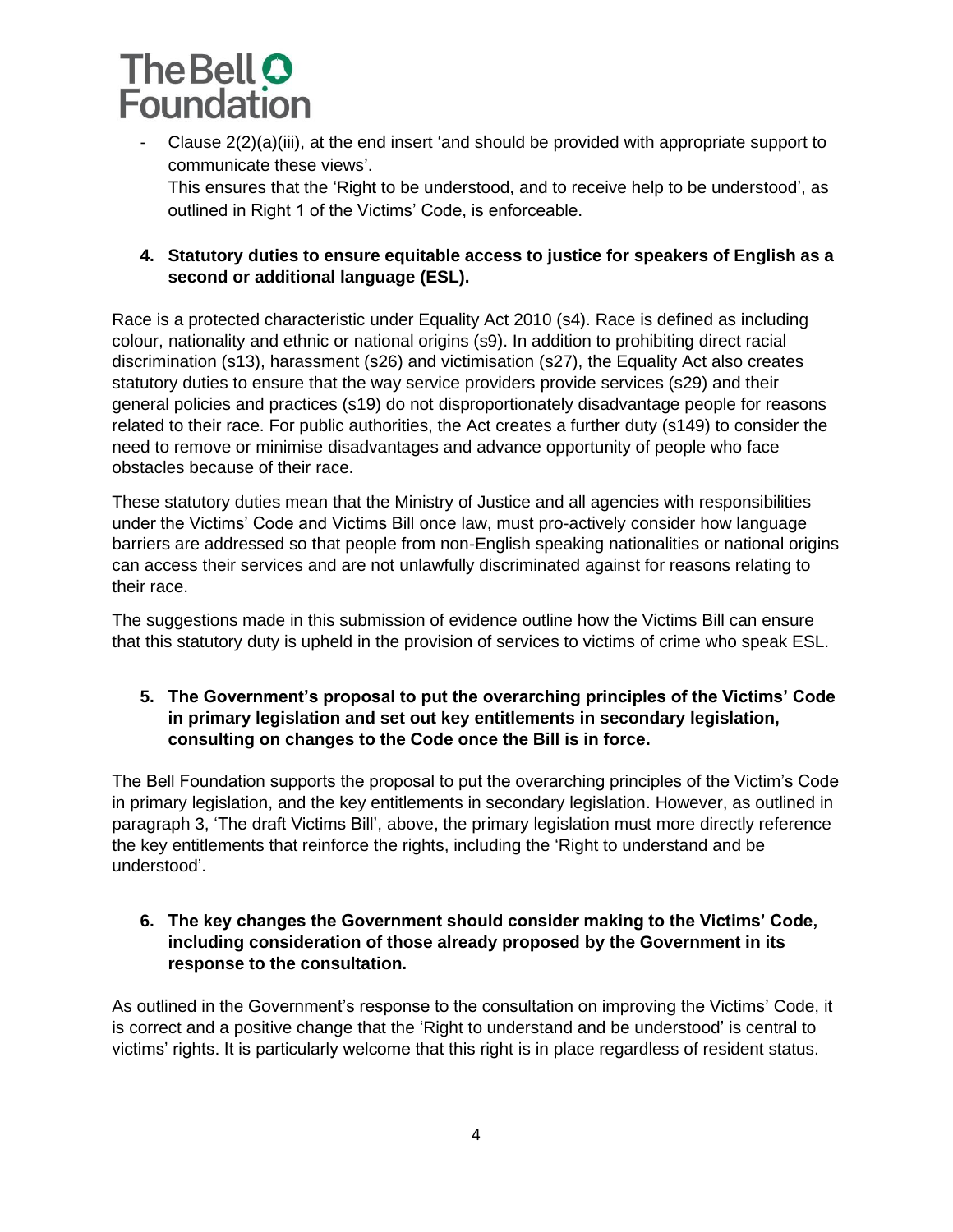Of vital importance is that these rights are enforceable to ensure that they are upheld. As outlined in paragraph 3, 'The draft Victims Bill', this requires a strengthening of these rights in the primary legislation.

There are four changes to the Victims' Code that would strengthen the rights of victims who speak ESL:

- Right 1.1, remove 'to be helped' and at the end insert 'including through the provision of necessary support' or similar wording that enshrines this right more clearly. As this clause is currently written ('You have the Right to be helped to understand what is happening and to be understood'), it is not an absolute right to understand and be understood; instead, it is a right to receive help, which may or may not achieve full understanding. Removing the qualification of 'helped to understand' clarifies and reinforces this right.
- Right 1.3, replace 'an interpreter' with 'a qualified interpreter'. This will ensure that agencies are required to provide a sufficient standard of interpretation services for victims of crime who speak ESL to ensure that they are not disproportionately disadvantaged.
- Right 1.3, after 'the Right to use an interpreter' insert 'which must be offered to you by the agency or service provider free of charge'. This places the responsibility on agencies and service providers to offer language support, as opposed to placing the burden on victims, who are often vulnerable, to be aware of and be able to request this service.<sup>ii</sup>
- Right 1.3, after 'being interviewed' insert 'or otherwise communicating with'. This strengthens the rights of victims who speak ESL by broadening the eligibility criteria for the use of an interpreter to ensure that victims who speak ESL are not disproportionately disadvantaged.

As proposed in the Government's response to the consultation on improving the Victims' Code, this must also be accompanied by practitioner guidance. This should include guidance on:

- The impact of facing a language barrier and associated vulnerabilities, and the factors that can impact language proficiency.
- How to identify someone facing language barriers, and how and when to offer language support, including making repeated offers at each new contact and when situational factors affecting proficiency may have changed.
- Communicating clearly without the use of an interpreter.
- Working with an interpreter.
- Cultural considerations and cultural mediation techniques.

Victim Support recently published guidance, funded by The Bell Foundation, for practitioners working with victims and witnesses of crime who speak ESL. This is free to use and available here:<https://www.bell-foundation.org.uk/resources/programme/criminal-justice-programme/>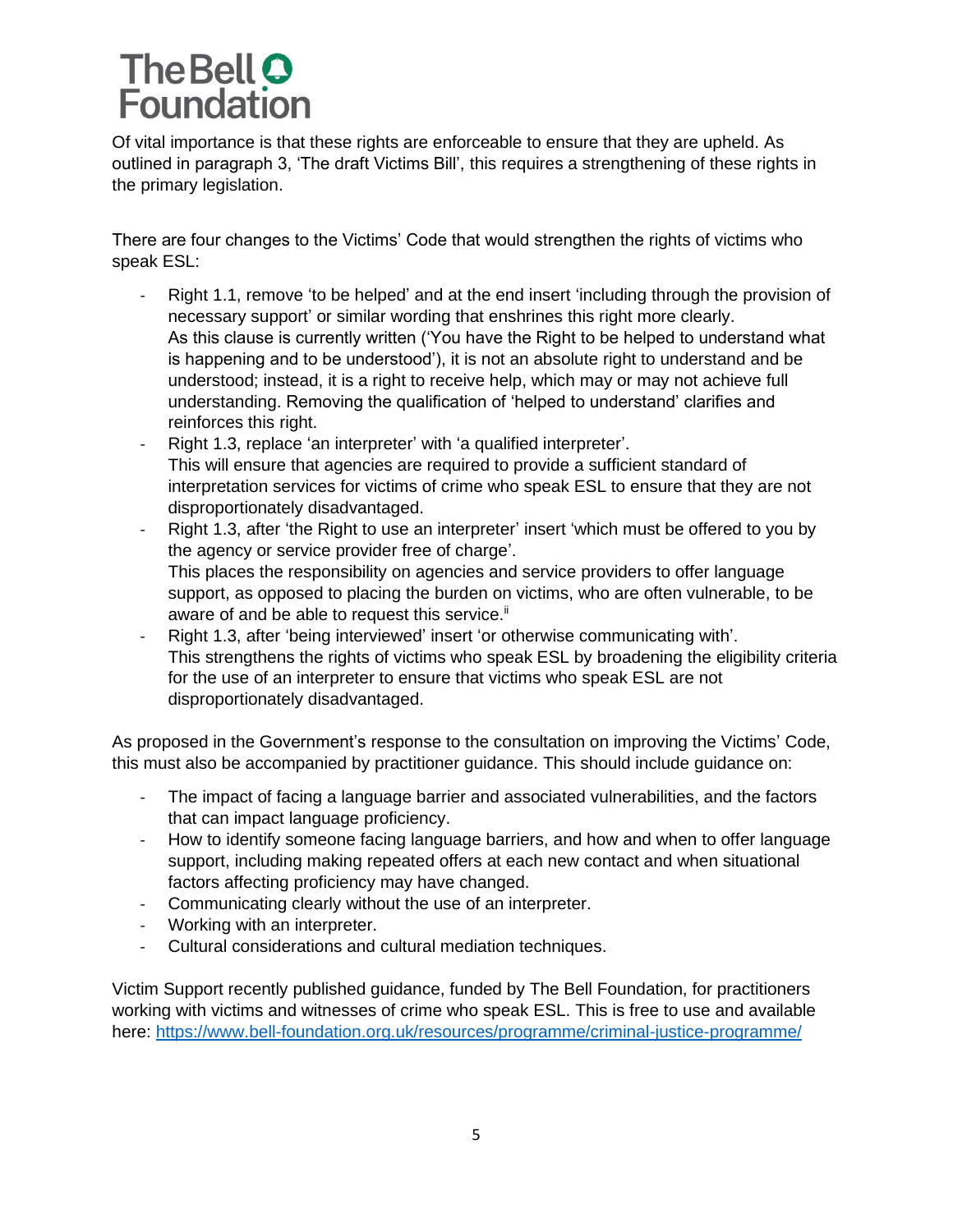**7. The Government proposals to place a duty on the relevant criminal justice agencies (the police, the Crown Prosecution Service, HM Courts & Tribunals Service, Youth Offending Teams and HM Prison and Probation Service) to collect data and keep under review their delivery of the Code.**

The Bell Foundation supports this proposal. To ensure that the relevant agencies are upholding victims' 'Right to understand and be understood', this must include language data, and data on language support needs. The following fields should be mandatory and structured (retrievable) to enable analysis and ongoing review of the delivery of this right under the Code as required in clause  $5(3)(b)$ :

- Speaks ESL (y/n).
- Preferred language(s) this could be differentiated for spoken and written preference, and should be completed according to the victim's preference rather than staff judgement.
- Previous language support this could be an unstructured field allowing staff to communicate notes around historical language support provided, to enable more consistency of support and better collaboration between agencies.

#### **8. The Government's proposals on the role of the inspectorates, including an improved focus on victims, and a new power for the Government to direct aspects of their work.**

The Bell Foundation supports this proposal and believes that inspection frameworks should be grounded in the Rights and Entitlements laid out in the primary and secondary legislation, including the 'Right to understand and be understood'.

#### **9. Whether the legislative steps proposed by the Government will lead to an improvement in the commissioning of support services?**

Enshrining the Victims' Code in primary legislation could lead to an improvement in the commissioning of support services if the 'Right to understand and be understood' is strengthened with the four amendments outlined above, resulting in three strengthened entitlements:

- Replace 'the Right to be helped to understand what is happening and to be understood' with 'You have the Right to understand what is happening and to be understood, including through the provision of necessary support' (Right 1.1).
- Replacing 'the Right to use an interpreter' with 'the Right to use a qualified interpreter which must be offered to you by the agency or service provider free of charge' (Right 1.3).
- Broadening the eligibility for the use of an interpreter (Right 1.3) to include any further interactions with criminal justice agencies, including, for example, when a Family Liaison Officer is appointed.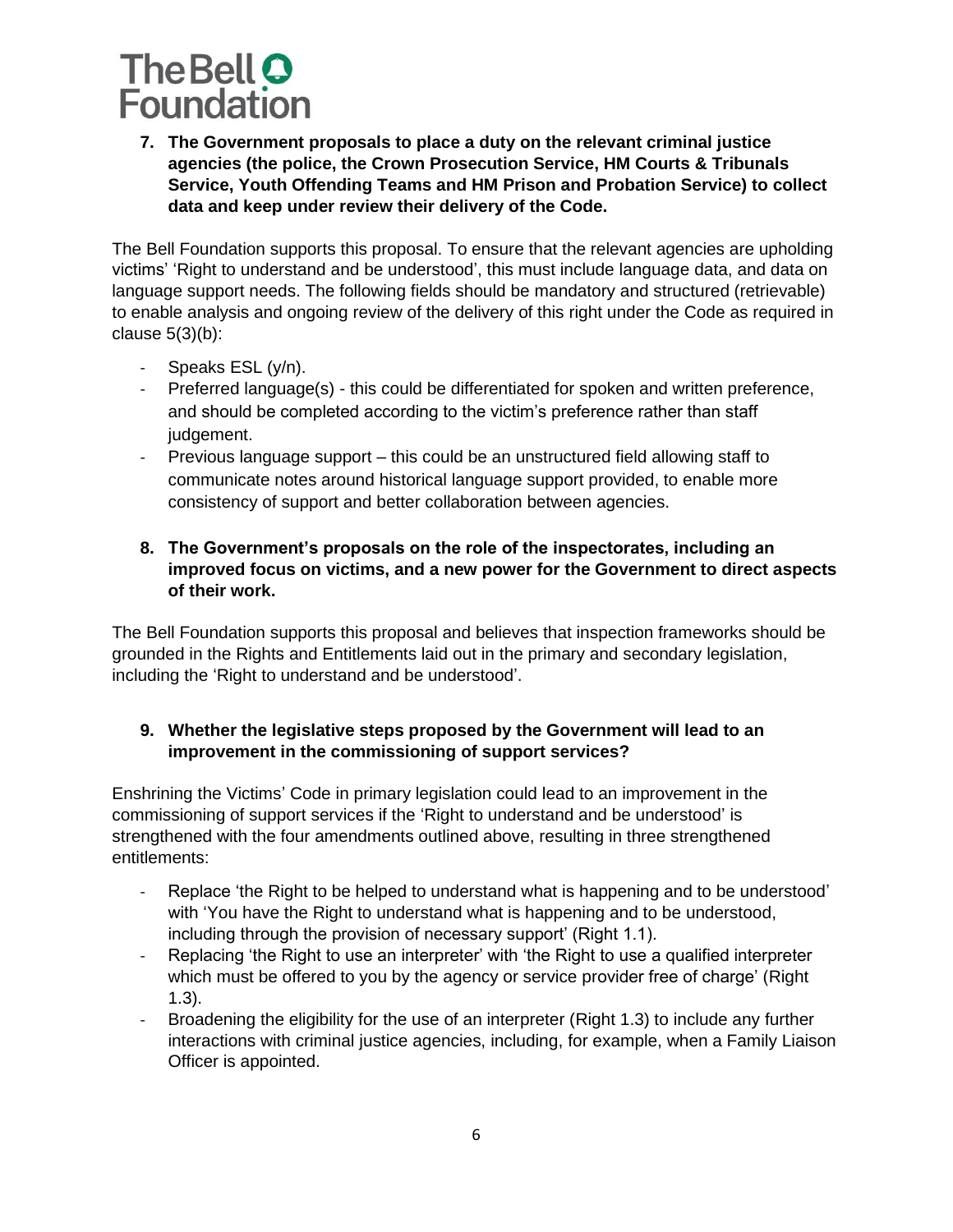#### **10. Whether the steps outlined by the Government will lead to increased awareness and effectiveness of the ISVAs and IDVAs?**

Guidance issued by the Secretary of State could raise awareness of the role of ISVAs and IDVAs. Due to the high correlation between women who are victims of violent crime and victims who speak ESL<sup>iii</sup>, there are likely to be high numbers of women victims who would benefit from the support of an IVSA/IDVA who may face a language barrier. It is therefore vital that this guidance includes information about the impact of language and cultural barriers, and that IVSAs/IVDAs receive the training and guidance needed to effectively support victims who speak ESL.

To effectively increase awareness and effectiveness of ISVAs/IDVAs among the most marginalised communities, this guidance must be shared proactively with local and community groups, with outreach specifically targeted at communities with a high proportion of speakers of **ESL** 

#### **11. Are there any relevant international examples the Committee should consider?**

Cultural mediation is a form of interpretation, which involves facilitating mutual understanding by providing cultural context and advice, rather than passively translating information from one language to another.<sup>iv</sup>

Cultural mediation is a powerful tool to ensure that victims who speak ESL can still be heard and can be effectively supported to engage in the justice process. Cultural mediation is commonly used in many European countries in various sectors, and evidence suggests that it can be more effective than simple interpretation to support victims who speak ESL. See Hibiscus Initiatives' report ['Cultural Mediation:](https://hibiscusinitiatives.org.uk/wp-content/uploads/2021/03/Hibiscus_Cultural-Mediation-Report_A4_Final_digital.pdf) An inclusive solution to help reduce the cultural and language barriers experienced by survivors of trafficking' for more information.<sup>v</sup>

#### **12. Whether the provisions of the Bill could have any implications for due process?**

Without the changes suggested in this submission of evidence, victims who speak ESL may be disproportionately disadvantaged in their interactions with criminal justice agencies and service providers. This could lead to inequitable access to justice, which has significant implications for due process.

The Bell Foundation Red Cross Lane Cambridge CB2 0QU United Kingdom

<https://www.bell-foundation.org.uk/>